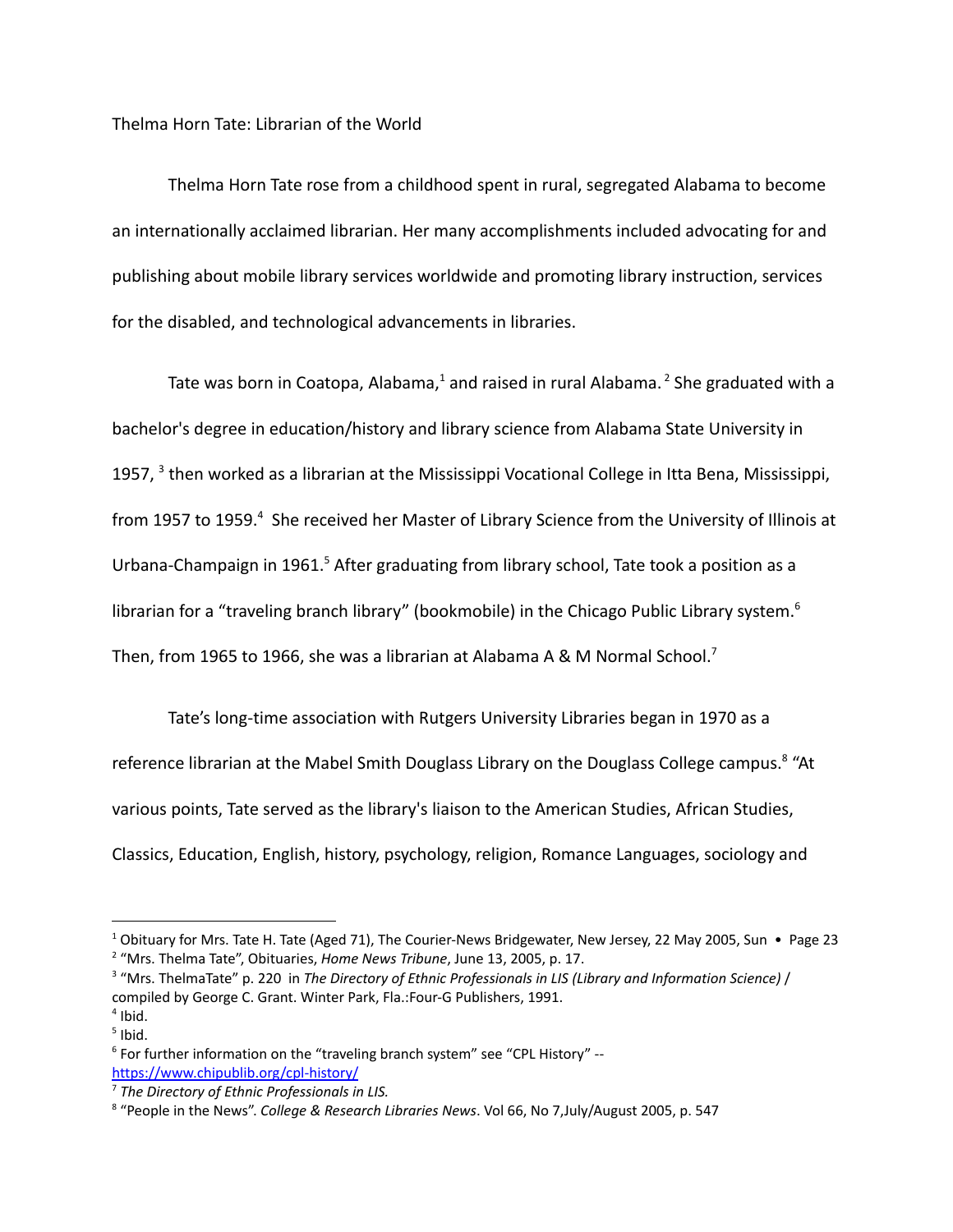speech departments."<sup>9</sup> She also served as the Douglass library contact for Services for Persons with Disabilities<sup>10</sup> and as coordinator of reference services at the Douglass Library for many years. Tate's colleagues recognized her as an exemplary instructor for college audiences on library resources and research methods, whether as individuals or in groups.<sup>11</sup> While working at Douglass, Tate served as chairperson of the Douglass College Equal Opportunity Board and as an active member of the Voorhees Assembly Board, the Douglass Advisory Services for Women committee, and the committee that developed the Douglass College "Shaping a Life" course."<sup>12</sup> "Building on the early establishment of a User Education Program by Librarian Ada English in the Douglass College in the 1930s, Tate was responsible for reestablishing renaissance development of the Bibliographic Instruction at the college. The results of Tate's innovative work in this area have had a lasting and ongoing impact on the development of instruction programs at the University Libraries systemwide."<sup>13</sup>

Appointed to the position of Global Outreach Services Coordinator at Rutgers University Libraries (New Brunswick, N.J.) in 1999, Tate developed and coordinated "the implementation of the Libraries' outreach services at the local, regional, national, and international levels."<sup>14</sup> In addition, she provided reference and instructional services and activities that benefitted the library system and the community.<sup>15</sup> She worked in many other capacities, including ADA

<sup>&</sup>lt;sup>9</sup> ibid

<sup>&</sup>lt;sup>10</sup> Office of the Associate University Librarian Research and Undergraduate Services, Public Services Administrative Memo #9: SERVICES FOR PERSONS WITH DISABILITIES, May, 1994

<sup>&</sup>lt;sup>11</sup> "Thelma Tate Horn Tate, Rutgers University Librarian, International Libraries Activist, 1934–2005" by Harry Glazer. P. 283. *IFLA JOURNAL, Official Journal of the International Federation of Library Associations and Institutions* Volume 31 (2005) No. 3, SAGE Publications.

 $12$  Mrs. Thelma Tate (From News Tribune (Francoise Puniello from Rutgers submitted this obituary).

<sup>&</sup>lt;sup>13</sup> Mrs. Thelma Tate Biography {Professor, Global Outreach Services Coordinator, New Brunswick Libraries, Rutgers University Libraries), 2003 Jean E. Coleman Lecture.

 $14$ Ibid.

 $15$  Ibid.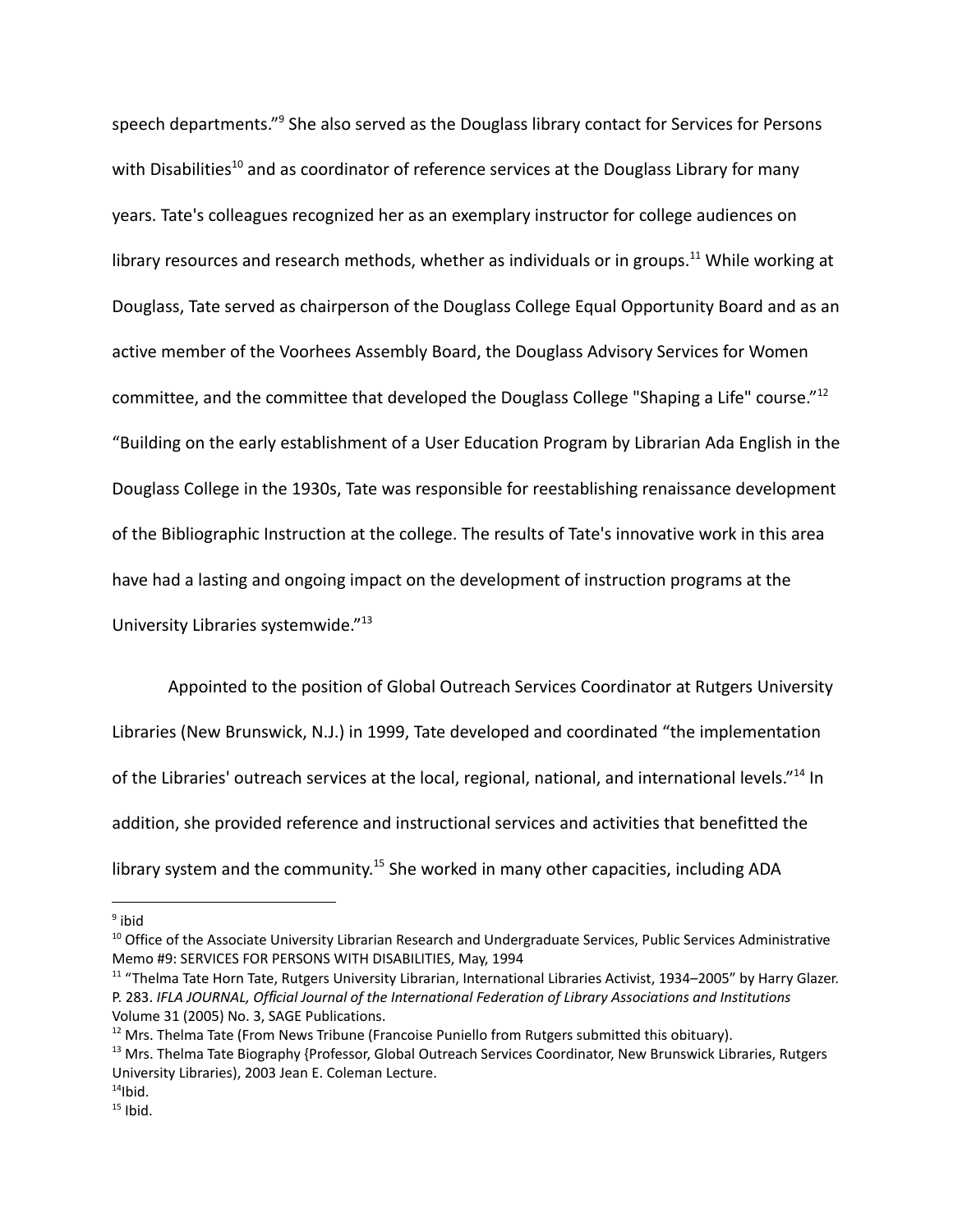Coordinator of Services for Patrons with Disabilities for the system. She was a dedicated librarian who worked tirelessly assisting patrons with special needs of all kinds.<sup>16</sup>

Throughout her thirty-four years at Rutgers Libraries, Tate served on a number of university libraries committees, including the Rutgers University Libraries Instructional Committee, the Rutgers University Advisory Committee on Diversity, the Advisory Committee on Library Services for Persons with Disabilities, and the Rutgers University Libraries/School of Communication, Information and Library Studies Internship Committee (all three of which she chaired).<sup>17</sup>

Tate was very involved in state-wide, national, and international professional library associations, including as President of the Black Librarians Network of New Jersey from 1983 to 1988.<sup>18</sup> She also was a long-time member of the New Jersey Library Association, including its College and University Section.<sup>19</sup> "A distinguished leader, Tate has served as Vice President and President of the Round Table on Library Instruction (LIRT) of the American Library Association  $(ALA)<sup>20</sup>$  and chaired many of its standing committees. Other capacities in which Tate served within ALA include work on the Reference and Adult Services Division, the International Relations Committee Subcommittee on Africa, and the Black Caucus of ALA".<sup>21</sup>

<sup>&</sup>lt;sup>16</sup> P. 25, "In Memoriam" in the New Brunswick Libraries Annual Report 2004-2005. Prepared By Francoise S. Puniello, Acting Director And the staff and librarians of the New Brunswick Libraries [Rutgers University]. https://www.libraries.rutgers.edu/rul/staff/nbl/directors\_reports/nbl\_annual\_report\_2004\_2005.pdf

<sup>&</sup>lt;sup>17</sup> Thelma Tate, Letter to author, April 18, 2004.

<sup>18</sup> *The Directory of Ethnic Professionals in LIS.*

<sup>&</sup>lt;sup>19</sup> NJLA/ACRL, The Newsletter of the NJLA College and University Section and the New Jersey ACAL Chapter Vol. 11 :2 Spring 1993,

https://cus.njla.org/sites/cus.njla.org/files/newsletterimages/2018\_spring\_1993%20throwback.pdf

<sup>&</sup>lt;sup>20</sup> "Library Instruction Round Table News", vol. 21, no.3, March 1999,p.4.

<sup>&</sup>lt;sup>21</sup> Mrs. Thelma Tate Biography, 2003 Jean E. Coleman Lecture.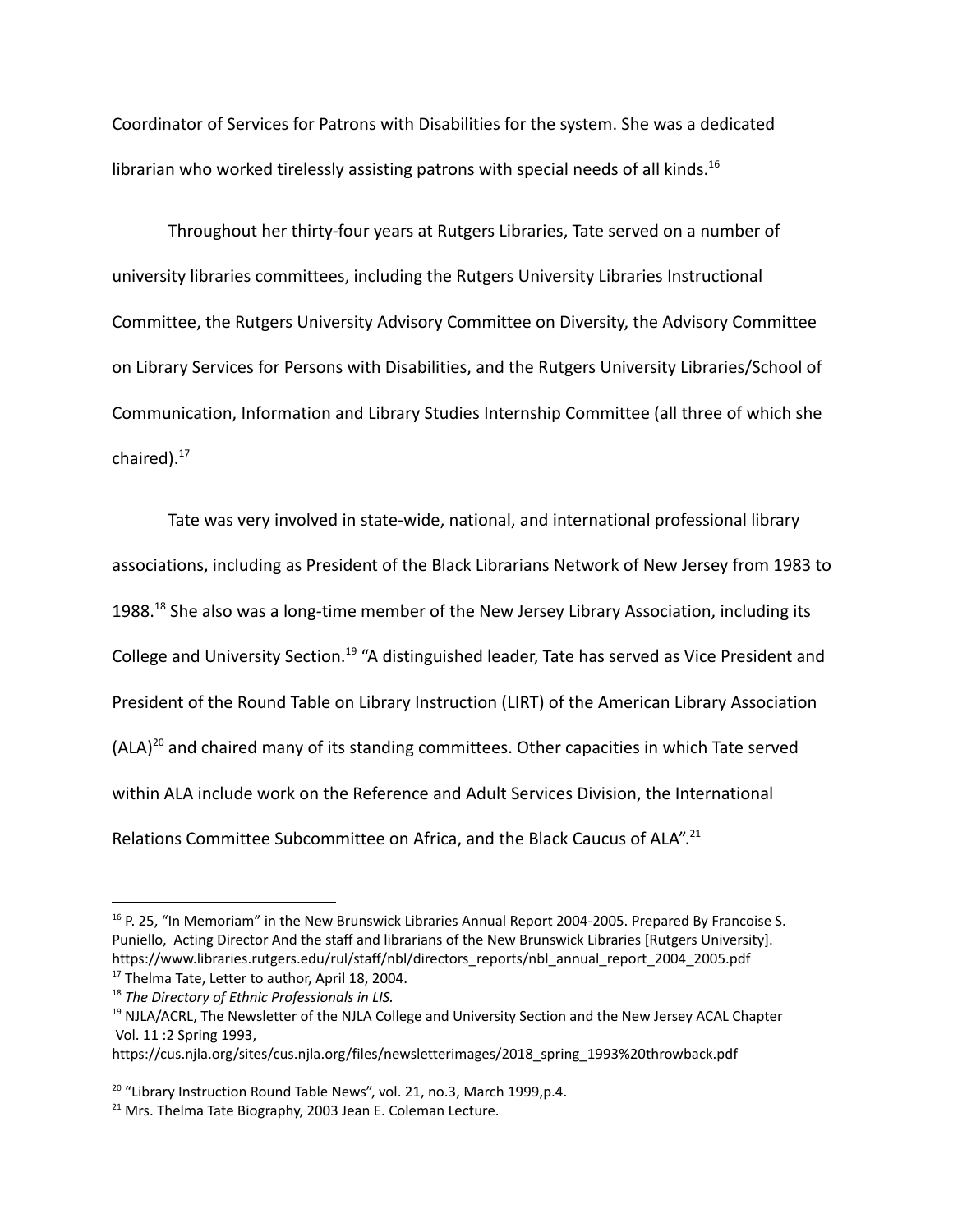Tate frequently was an invited exhibitor at the ALA Diversity Fair. In 1998, at the first Diversity Fair, she, along with Sandra Troy and Marjorie Li, showed a PowerPoint presentation and presented a poster session about the Spring 1997 Symposium on Affirmative Action.<sup>22</sup> At a later Diversity Fair, she showcased the Rutgers University Libraries/School of Communication, Information and Library Studies resident/internship position, which supported "members of underrepresented groups pursuing an MLS degree – a position she helped create and oversee."<sup>23</sup>

Tate was a member of the Association for the Study of African American Life and History and the American Association of University Professors.<sup>24</sup>

In 1983, Tate joined the International Federation of Library Associations and Institutions (IFLA).<sup>25</sup> Over the next twenty years, she served in "numerous capacities" in this organization, "including Secretary and Chair of the Round Table on Continuing Professional Education (Now Continuing Professional Education Section) and the Round Table on Mobile Libraries (now Mobile Libraries Section) where she served as its Chair from 1997-2001".<sup>26 27</sup> She also served as editor of the "Women and Librarianship" newsletter of the IFLA Women's Issues Section. <sup>28</sup> The first IFLA Interest Study Group was established by Tate and the late Susan Swartzburg under the

<sup>&</sup>lt;sup>22</sup> RUL Advisory Committee on Diversity, 1997-1998 Annual Report. Prepared by Charlotte Toke, Sandra Troy, Mrs. Tate. p2.

 $23$  Ibid. *https://libraries.rutgers.edu/rul/staff/groups/diversity\_com/reports/1997*-98\_Final\_Diversity\_Annual\_Report.pdf

<sup>24</sup> *The Directory of Ethnic Professionals in LIS.*

 $25$  Ibid.

<sup>&</sup>lt;sup>26</sup> Mrs. Thelma Tate Biography, 2003 Jean E. Coleman Lecture.

<sup>27</sup> *IFLA JOURNA*L, Volume 31 (2005) No. 3

<sup>&</sup>lt;sup>28</sup> WOMEN AND LIBRARIANSHSIP Newsletter of the IFLA Women's Issues Section (continues Round Table on Women's Issues), Number 25 (November/December 2004),

https://archive.ifla.org/VII/s41/news/s41newsletter-dec04.pdf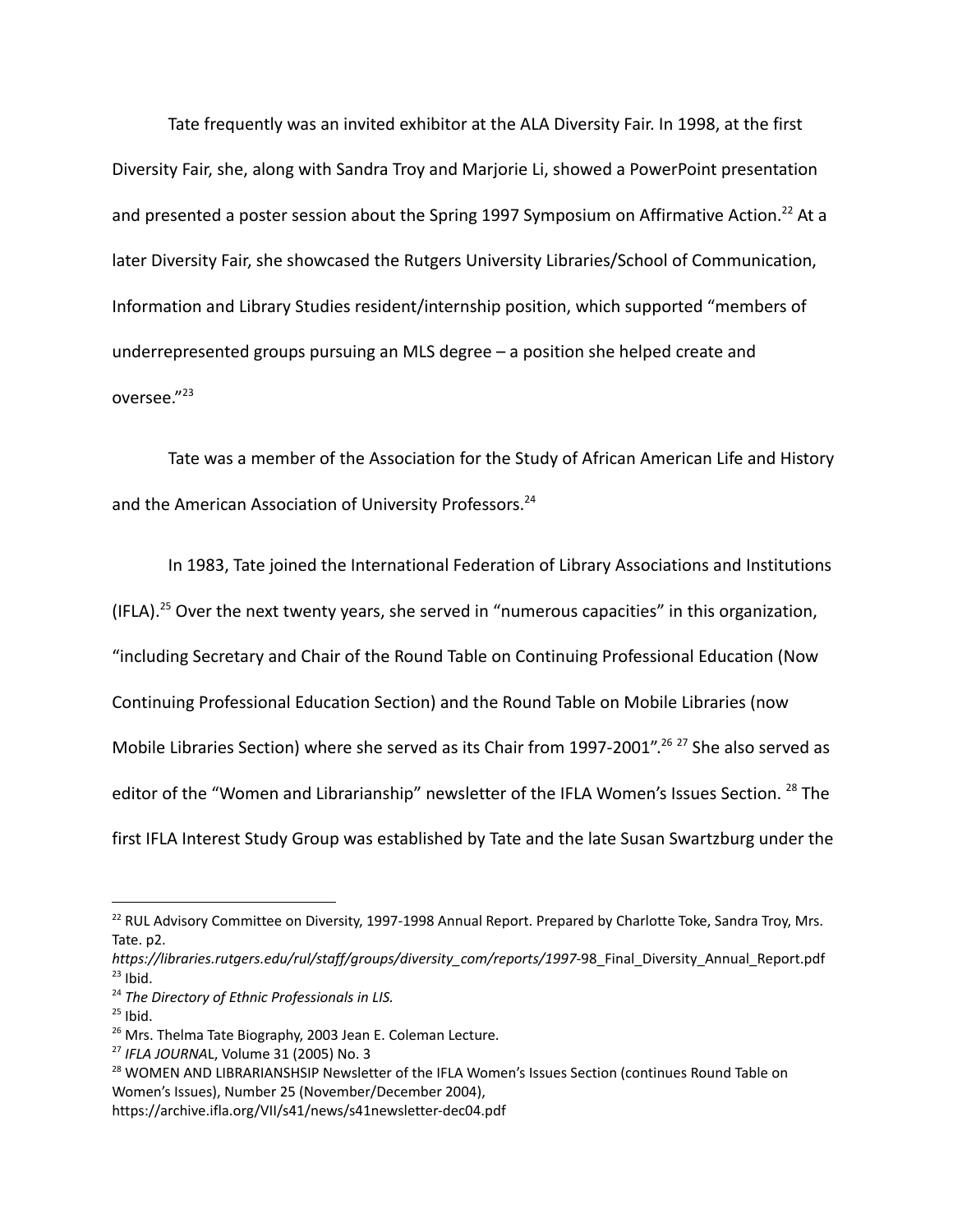IFLA Headquarters in 1990. "The purpose of the study group was to introduce librarians, graduate students and the community-at-large to the work of IFLA and invite their involvement." <sup>29</sup> Tate presented papers and helped organize international conferences for IFLA and other groups in Australia, Cuba, Spain, India, and other locations.<sup>30</sup> She also gave poster sessions at a number of ALA and IFLA conferences over the years. She was also a "frequent participant" in the SCECSAL (Standing Conference of Eastern, Central, and Southern African Library and Information Association} Conferences.<sup>31</sup>

Tate "was internationally recognized as the leading expert on the many uses of mobile libraries in developing countries. She "compiled and edited well-acclaimed bibliographies on mobile libraries across the globe and personally traveled to assess the effectiveness of camel-born mobile libraries in Kenya and donkey-driven library carts in Zimbabwe."<sup>3233 34</sup> "For the first time in our lives…we're using camels to bring something new: Knowledge," she recounted in a newspaper interview.<sup>35</sup> She also served as a member of a study team to assess mobile libraries in Laos and Thailand.<sup>36</sup> Through Tate's efforts, Rutgers University librarians and libraries staff were given a chance to share perspectives with internationally prominent librarians from Botswana, Egypt, Germany, and Thailand.<sup>37</sup> She was also an active leader in the

<sup>36</sup> "Biographical Sketch" in Letter to author, dated April 10, 2002

<sup>&</sup>lt;sup>29</sup> NJLA/ACRL, The Newsletter of the NJLA College and University Section and the New Jersey ACAL Chapter 3

<sup>30</sup> *IFLA JOURNAL*, Volume 31 (2005) No. 3

 $31$  Ibid.

<sup>32</sup> "People in the News". *College & Research Libraries News*. Vol 66, No 7, July/August 2005, p. 547.

<sup>33</sup> For further information on Mrs. Tate's work in Kenza and Zimbabwe see "Rutgers Librarian is Going Global" in *The Courier-News* (Bridgewater, N.J.), March 24, 2002, p.20.

<sup>&</sup>lt;sup>34</sup> IFLA Mobile Section Newsletter Number 1 Autumn 2002, p.7

<sup>35</sup> "RU Librarian Leads Global Literacy Effort". The *Central New Jersey Home News* (New Brunswick, N.J.). p.A2

<sup>37</sup> *The Agenda*, published from the Office of the University Librarian, Rutgers, The State University of New Jersey, vol. 26, no. 25, July 11, 2004,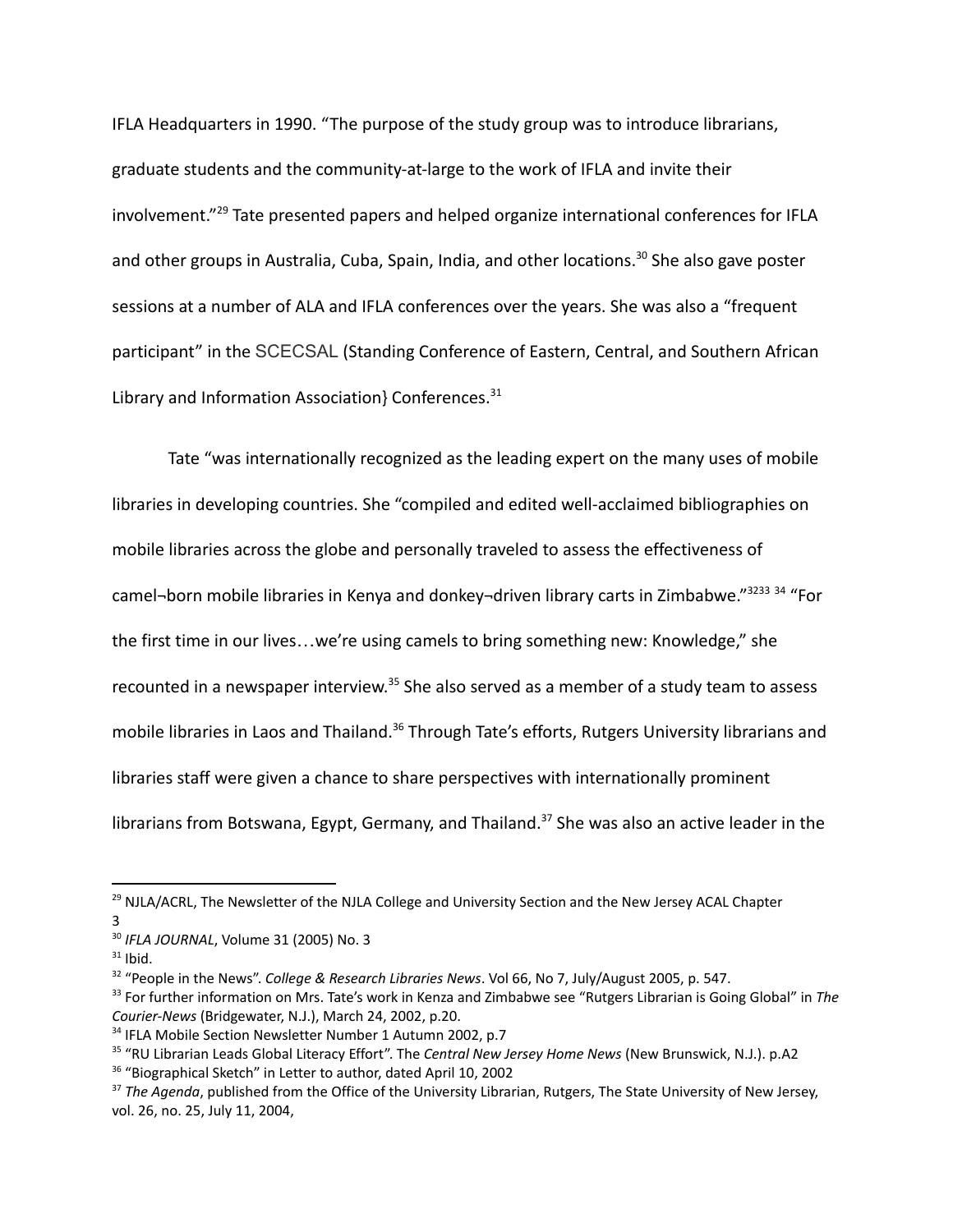Global Literacy Project. This New Jersey non-profit organization collects dated or unwanted books and ships them to communities in Africa, the Caribbean, and other developing countries.<sup>38</sup>

Tate received many honors over the years. These included an H.W. Wilson Fellowship; the Edward J. Bloustein Incentive Award in Recognition of High Level of Performance and Contribution to the Accomplishment of the Goals and Objectives of Douglass College Library and Rutgers University.<sup>39</sup> In recognition of her long, varied, and distinguished service to Rutgers University and the international field of librarianship, Tate was awarded the Rutgers University Human Dignity Award in April 2002.<sup>40</sup>

In 2003, ALA's Office of Literacy and Outreach Services (OLOS) selected Tate as the Jean E. Coleman Library Outreach Lecturer. In the abstract for the lecture, she wrote:

Technological advances in the 21st century have refocused libraries at the center of knowledge and information literacy. As leaders and promoters of literacy development for productive citizenry through these libraries, librarians and information specialists are in key positions to play pivotal roles in the design, implementation and assessment of programs and services for underserved and unserved populations in our diverse communities. The possibilities, opportunities, and resources needed to reach out and serve members of our remote, rural and urban areas have never been greater.

<sup>38</sup> *IFLA JOURNAL,* Volume 31 (2005) No. 3.

<sup>39</sup> *The Directory of Ethnic Professionals in LIS.*

<sup>40</sup> *IFLA JOURNAL*, Volume 31 (2005) No. 3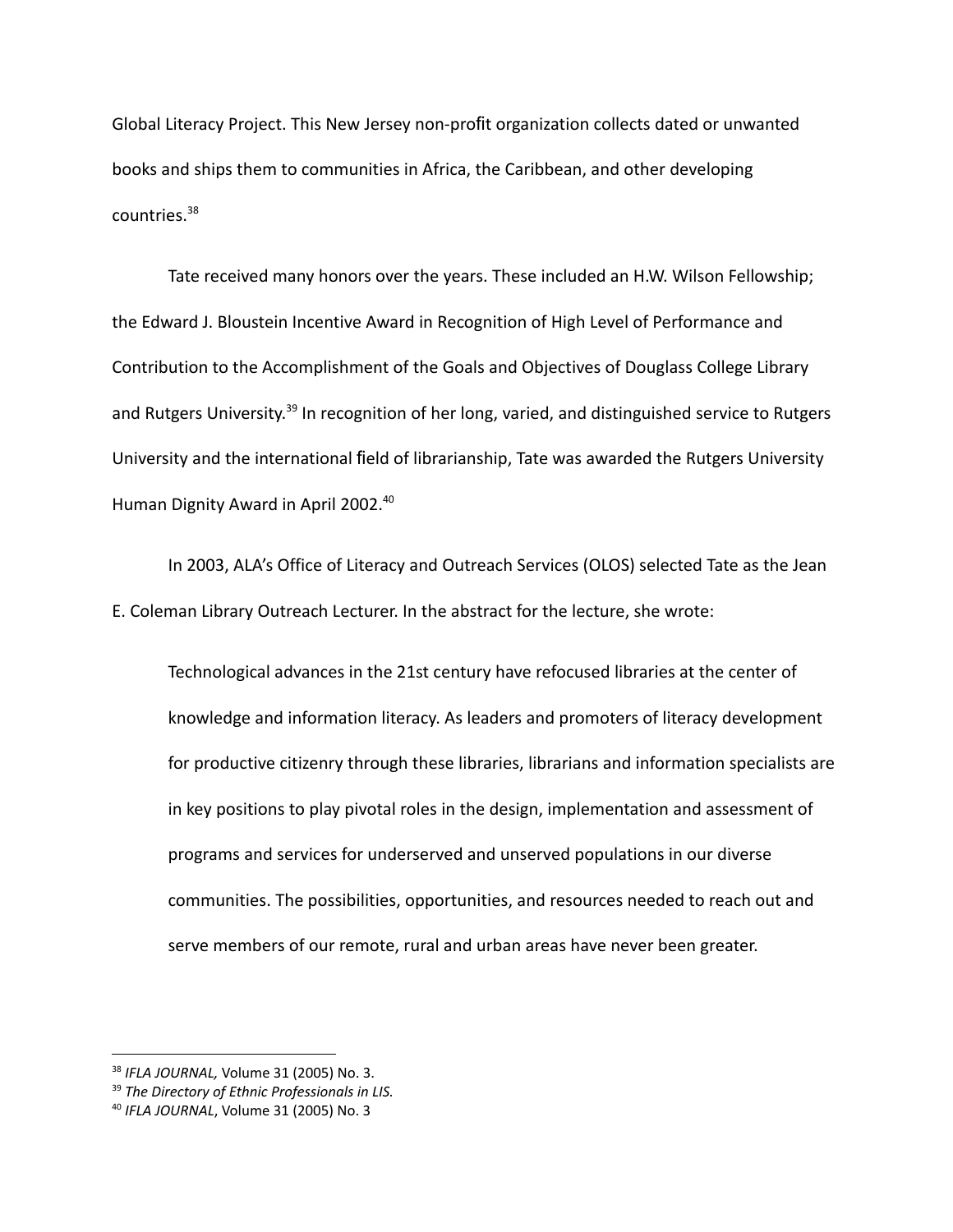However, due to the lack of adequate access to information, many citizens suffer from literacy anemia that can threaten the productive power of our communities. Consider the potentials for productivity among unserved and unserved members of our communities. The staggering statistics on the lack of service to new and non-readers, the geographically isolated, persons with disabilities, the rural and urban poor people, and all those who struggle against various types of discrimination.

To what extent are librarians maximizing options resulting from advances in information technology to build initiatives that serve underserved and unserved populations in our communities? In light of the philosophy of literacy empowerment for societal development presented in the life and work of Jean Ellen Coleman, this paper highlights research, creative ideas and models from around the world for designing, implementing, and assessing literacy programs that can effectively serve the needs of diverse populations.

By reflecting on the impact of programs and services that have resulted in more literate populations who have contributed to community-based library innovations and services, librarians and information specialists will be inspired to create new literacy initiatives that empower our diverse populations with good decision-making skills for productivity in our society. 41

<sup>&</sup>lt;sup>41</sup> Mrs. Tate H. Tate, "Unserved and Underserved Populations: Empowering People for Productivity in the 21st Century". 2003 Jean E. Coleman Outreach Lecture Abstract, Office of Outreach Services, American Library Association. https://www.ala.org/aboutala/offices/olos/olosprograms/jeanecoleman/2003colemanlecture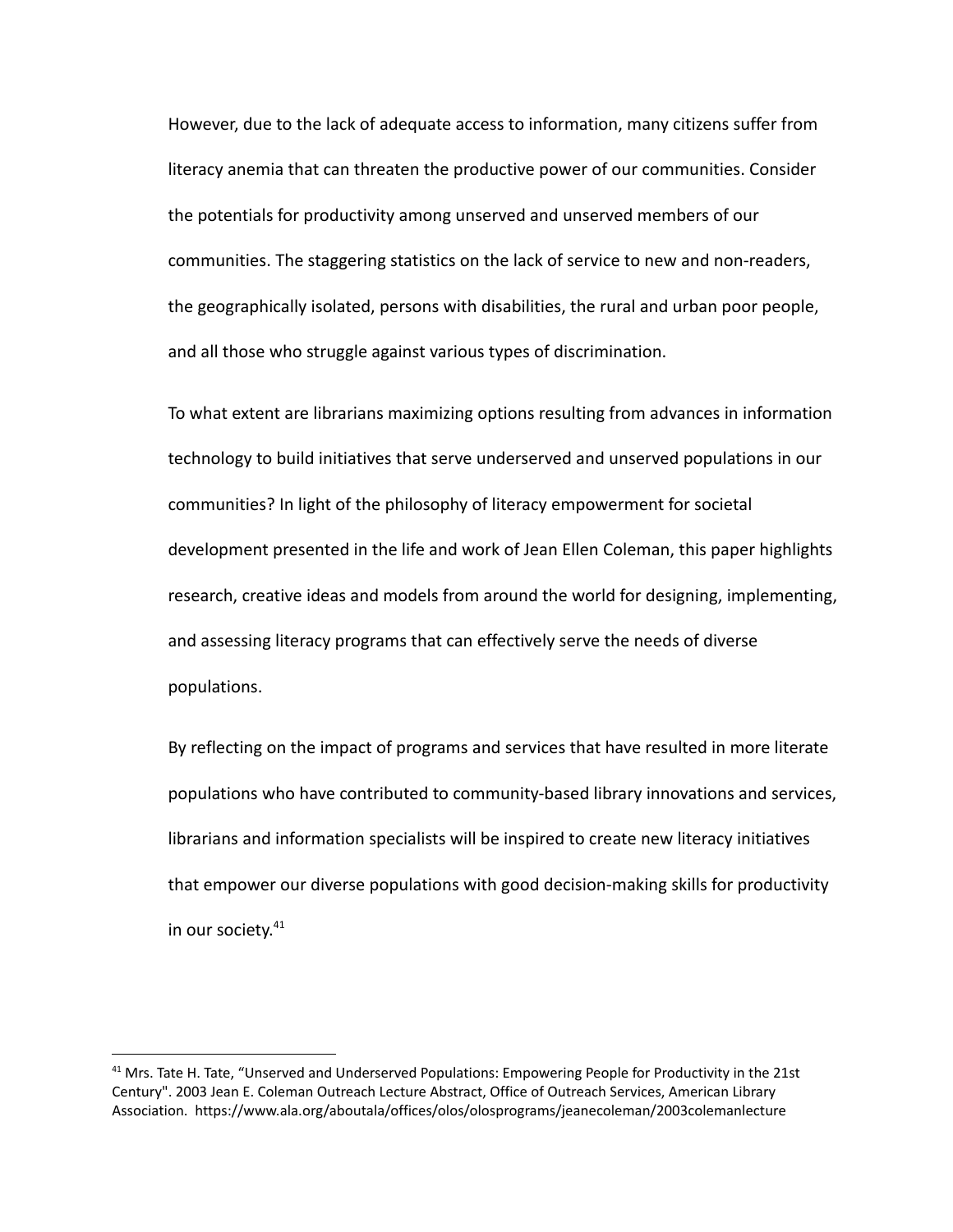Over the years, Tate contributed articles to several publications. In addition, she co-authored several books and received much professional acclaim for her bibliographies on mobile libraries.

Tate also devoted considerable attention to local concerns. She served on the executive board of the Urban League of Greater New Brunswick, as a member of the community advisory board of the Black Resource Center of New Brunswick, and chaired several committees at the United Presbyterian Church in Plainfield, New Jersey. 42

"Mrs. Thelma Tate understood that her work as a librarian allowed her not only to advance the highest ideals of her profession but also to create new opportunities to increase human dignity and spread knowledge, both locally and internationally."<sup>43</sup>

Tate's life work had several themes: literacy, community, and accessibility. She once said in a newspaper interview, "Libraries are the heart of communities…They are a foundation to growth and development in a society." 44

In her ALA Councilor statement, Tate wrote about her concerns: "Advances in technology will continue to propel librarians into expanding leadership roles for literacy and electronic information development. Because we are specialists in collections, organization, preservation, and instruction in a digital age, we as librarians will enrich and maximize access as well as strategies for evaluating and using resources. While library users will become increasingly proficient as independent learners, the dynamic nature of advances in technology support the

 $42$  Ibid.

 $43$  Ibid.

<sup>44</sup> "Rutgers Librarian is Going Global" by Sarah Greenblatt. *The Courier-News* (Bridgewater, N.J.), March 24, 2002, p. 20.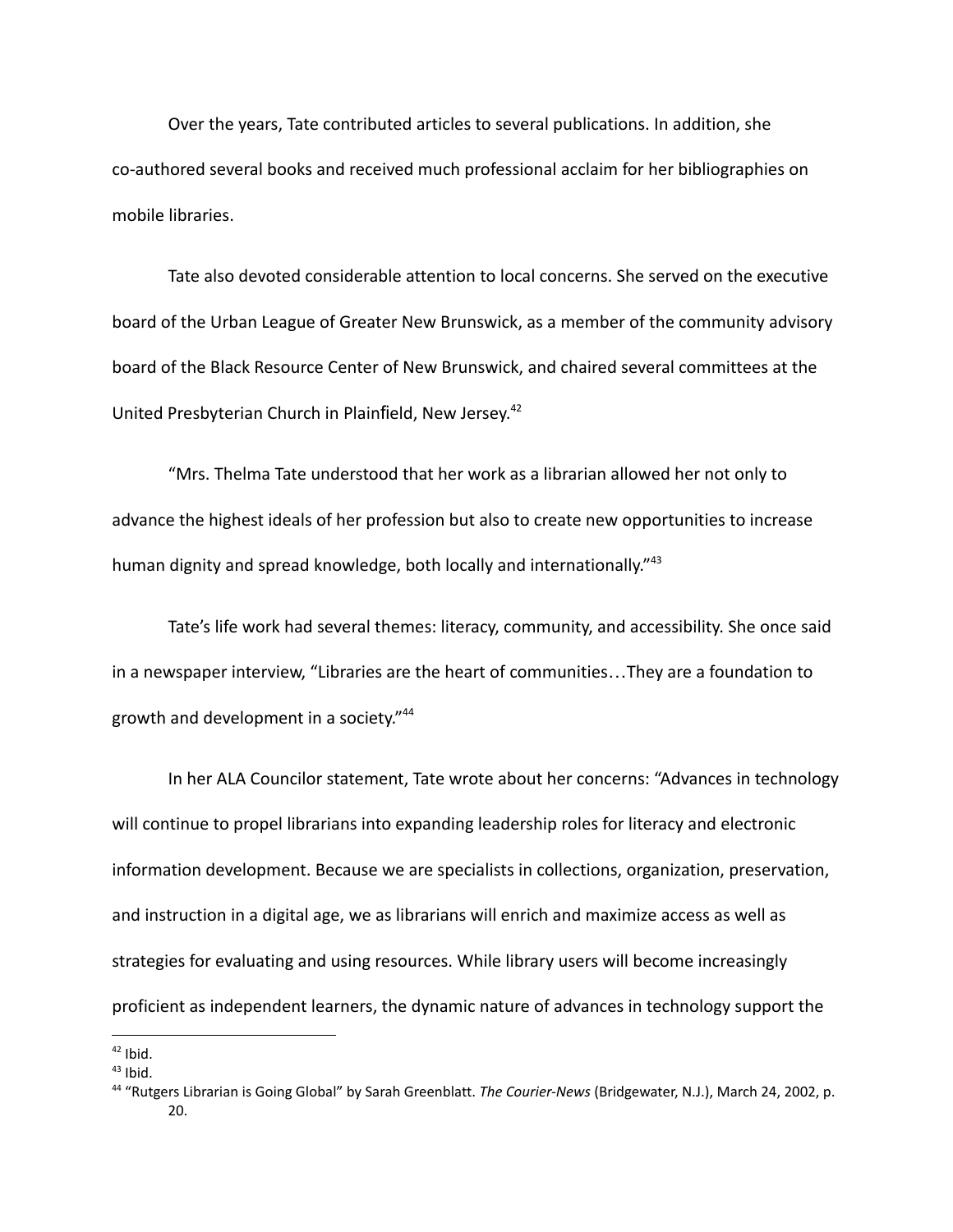ongoing need for continued human intervention and instruction. If elected to ALA Council, I will work with members to effect guidelines, standards, and policies for a digital age that support literacy development, professional development of librarians, research and the need for instruction librarians in all types of libraries in the nation and throughout the international community." 45

In a biographical sketch, she once wrote, "Tate thoroughly appreciates the challenges and rewards of being a librarian, teacher and author. She has learned much from her extensive travel to libraries worldwide since 1980s. She thinks that literacy is the foundation for family enrichment, good citizenship, community development and productivity. Books, magazines and information are key components of development in these areas." 46

In her role as a mentor, Tate stated in 1988 that "there has been a strong decrease in the number of black students going into the area of librarianship, which has caused great concern for many of us who know that libraries, librarianship and resources are the keys to enhancement of black people especially within our urban cities where we have so few resources available." 47

## **Selected Bibliography**

<sup>&</sup>lt;sup>45</sup> "Library Instruction Round Table News.

<sup>&</sup>lt;sup>46</sup> Letter to author, April 10, 2002.

<sup>47</sup> S. Lynn Sanders, "Black Librarians Encourage Youth to Join Profession," *Asbury Park Press*, November 25, 1988, 35.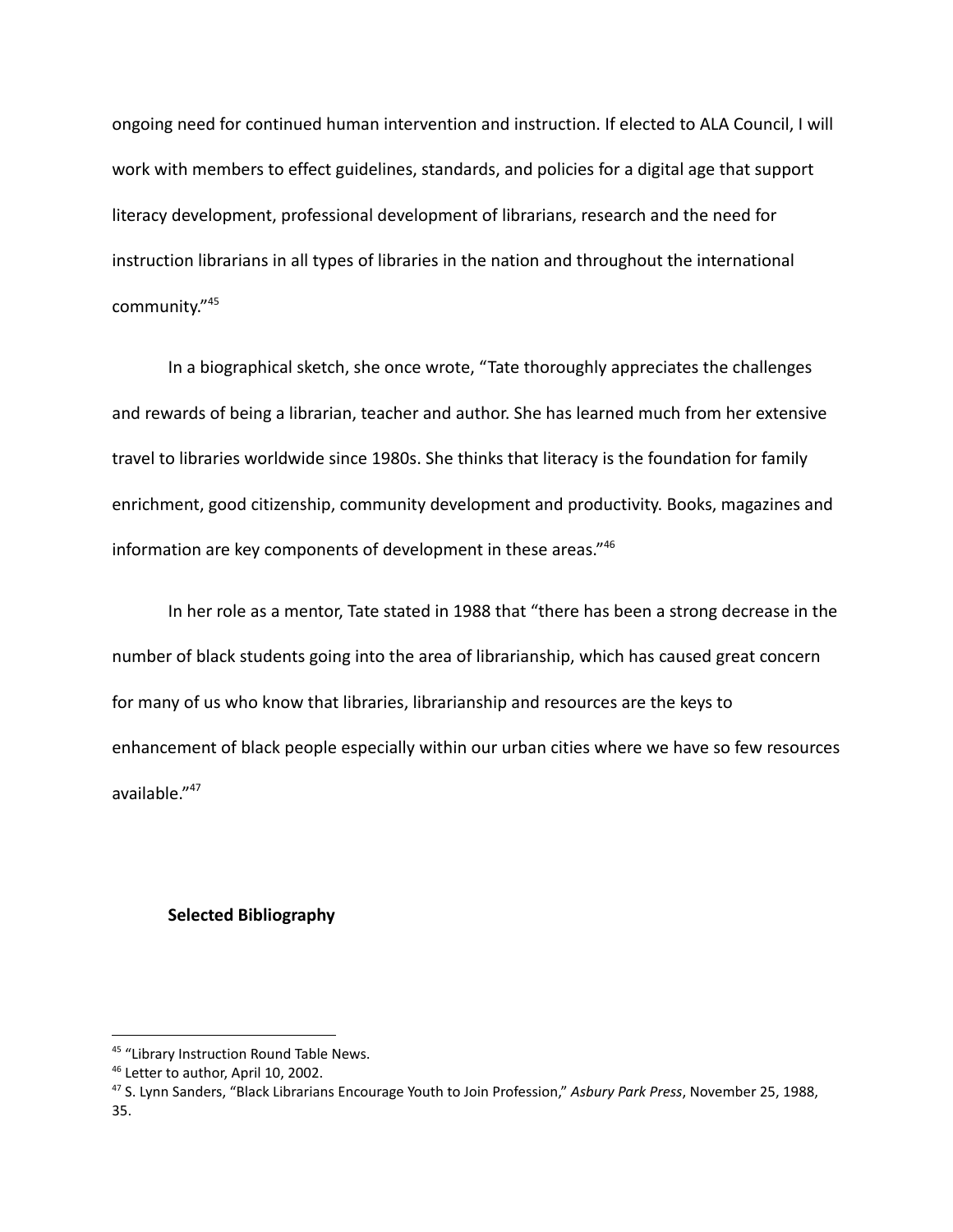Tate, Thelma H. "African Americans in International Librarianship" in *Handbook of Black librarianship,* edited by DeLoach, Marva L., and E. J. Josey, 611-629. Lanham, Md. [u.a.]: Scarecrow Press, 2000.

Tate, Thelma H. 1991. "APPENDIX A: CONTINUING PROFESSIONAL EDUCATION RESOURCES IN THE UNITED STATES" in IFLA Publications, 55. Woolls, Blanche, and Miriam H. Tees. 1991. *Continuing professional education: an IFLA guidebook: a publication of the Continuing Professional Education Round Table (CPERT) of the International Federation of Library Associations and Institutions*. München: New York.

Tate, Thelma H. 2002. *Camel Library Services in Kenya, July 22-28, 2001: Report on the Assessment of Non-Motorized Mobile Libraries*. The Hague: IFLA Headquarters.

Tate, Thelma H. 2002. *The donkey drawn mobile library services in Zimbabwe*, August 6-13, 2001: report on the assessment of non-motorized mobile libraries. The Hague: IFLA Headquarters.

Tate, Thelma, and Jean E. (Jean Ellen) Coleman. 2003. *4th annual Jean E. Coleman library outreach lecture*. [Sun Valley, Calif.]: Produced and distributed by Teach'em.

Tate, Thelma H. "Global Outreach Services: Outreach" in Academic Libraries" in *From Outreach to Equity: Innovative Models of Library Policy and Practice, edited by Robin Osborne*, 48-9. Chicago: American Library Association, 2004.

Tate, Thelma H. 1992. *Mobile libraries in the world community 1980-1992: an annotated bibliography*. The Hague: IFLA Headquarters.